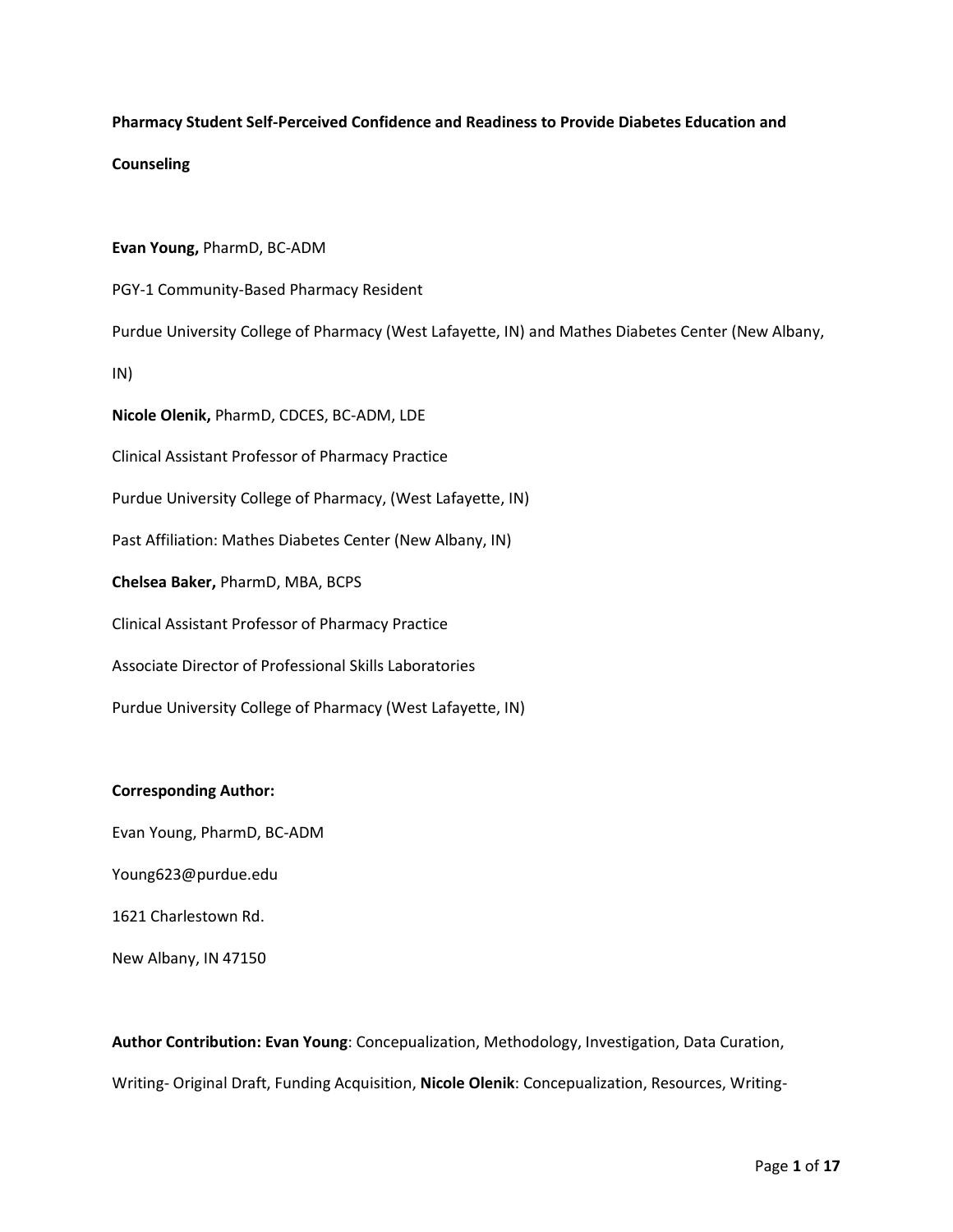Review and Editing, **Chelsea Baker**: Conceptualization, Methodology, Supervision, Writing – Review and Editing

**Acknowledgements:** Investigators would like to thank the American Pharmacists Association (APhA) Foundation for providing grant funding for this project, as well as thank the Purdue Research Project Development Program Series under the leadership of Dr. Margie Snyder and Dr. Molly Nichols for their ongoing feedback and support.

**Funding:** This work was supported by the American Pharmacists Association (APhA) Foundation Incentive Grant, Washington D.C.

**Conflicts of Interest:** The authors declare no relevant conflicts of interest or financial relationships.

**Previous Presentations:** American Pharmacists Association Annual Meeting Virtual Poster Gallery,

March 2021

Great Lakes Regional Pharmacy Residency Conference, May 2021

**Abstract Word Count:** 297

**Manuscript Word Count:** 2135

**Number of Tables: 2**

**Number of Figures:**

**Number of Supplemental Online-only Files:** 

**Key Points:**

What was already known:

- The need for pharmacists to be involved in disease state management grows as the American population becomes more riddled with chronic disease.
- Increasing student confidence regarding a knowledge set may increase their likelihood to

partake in activities that draw upon said knowledge.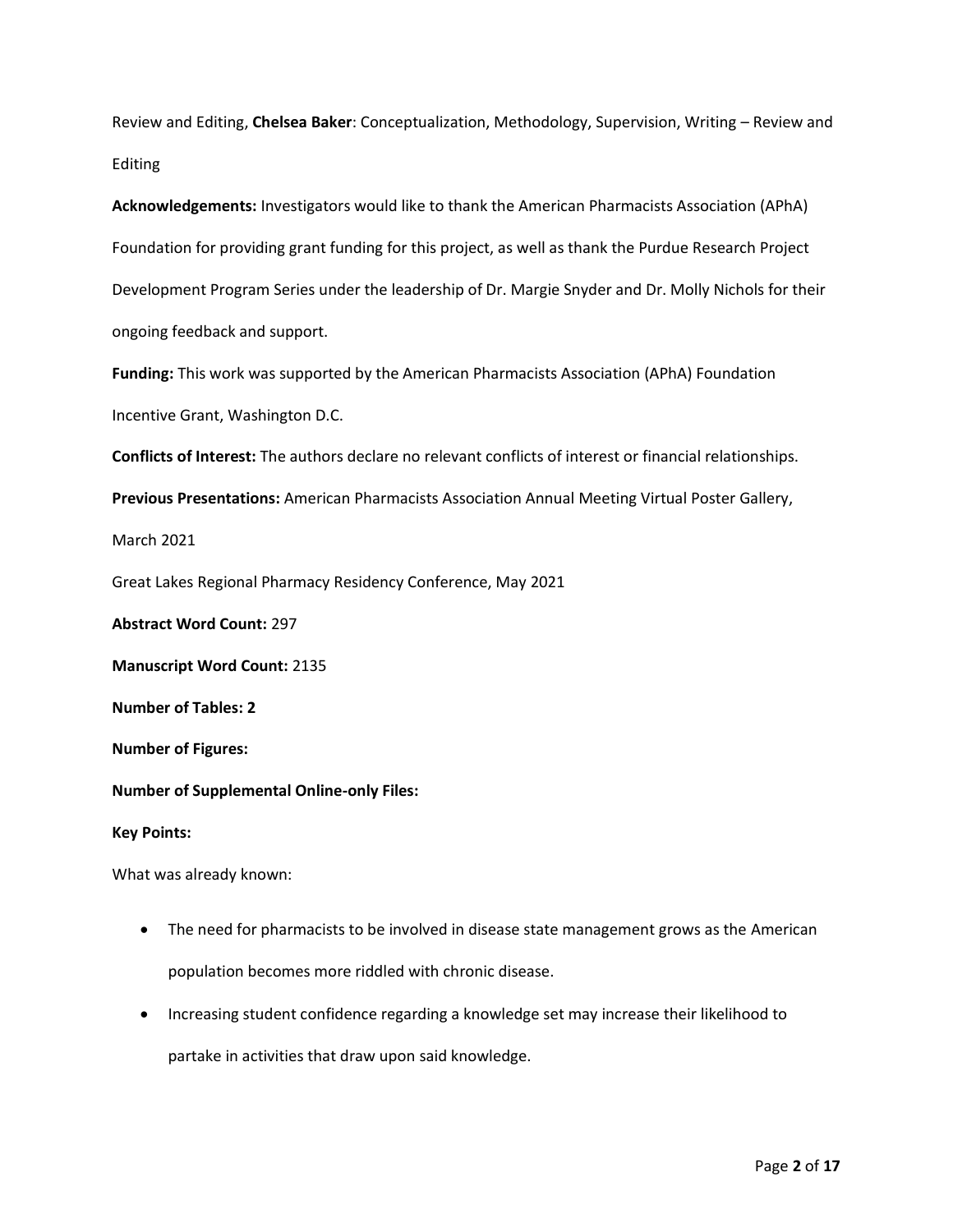What this study adds:

- Impact of hybrid-style laboratory teaching composed of pre-recorded content and in-person activities on student confidence.
- Types of laboratory activities which students find most helpful in aiding their learning.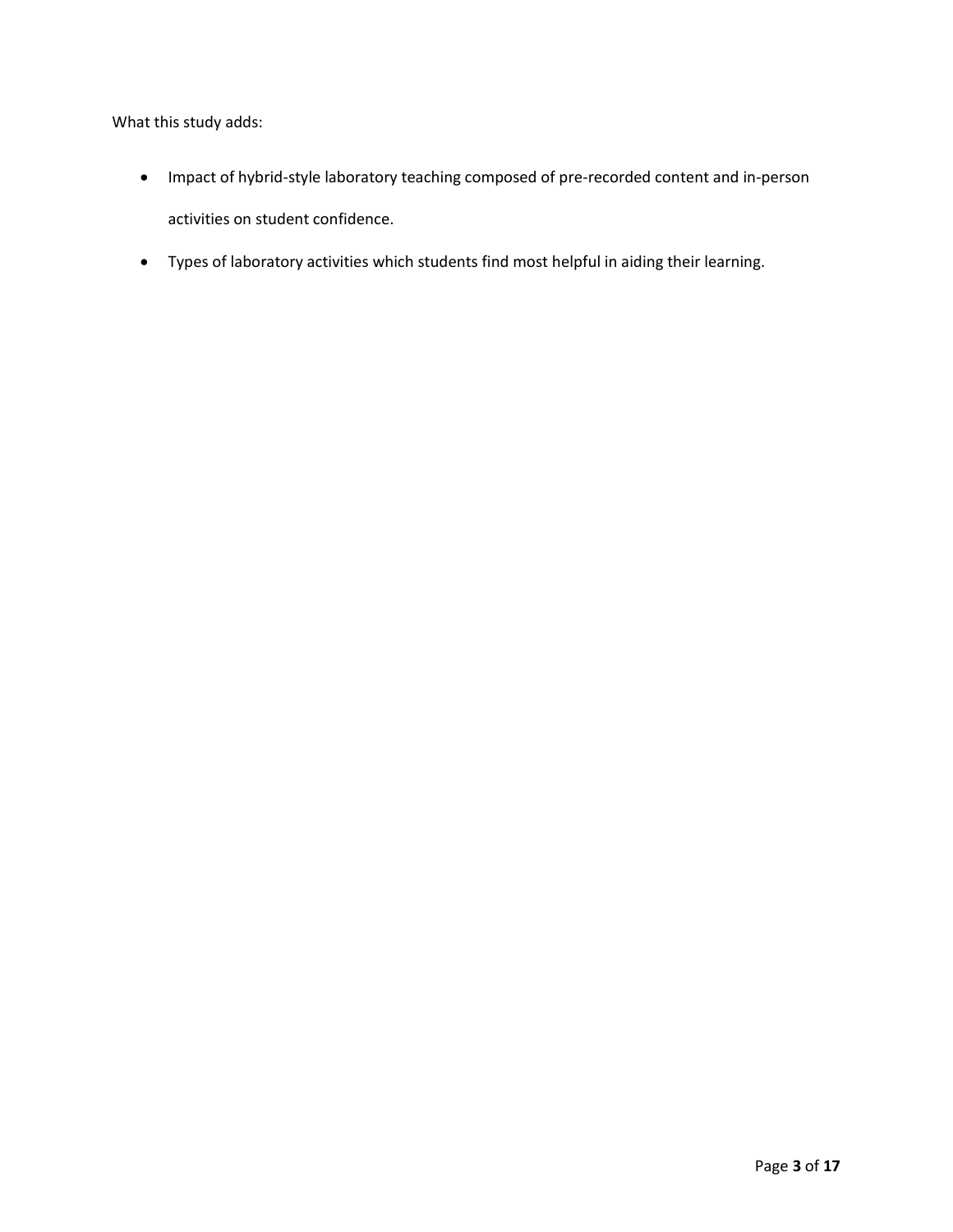## **Background:**

| $\overline{2}$ | Pharmacists are uniquely qualified and positioned to provide impactful counseling and education to        |
|----------------|-----------------------------------------------------------------------------------------------------------|
| 3              | patients with diabetes. Many diabetes education programs have an emphasis on non-pharmacologic            |
| 4              | aspects not heavily addressed in many pharmacy school curriculums. The need for additional                |
| 5              | preparation is addressed at Purdue University through the Diabetes skills laboratory (DSL) session during |
| 6              | students' second professional year. In addition to providing a hands-on chance to gain experience with    |
| $\overline{7}$ | injectable devices, this lab session seeks to equip students with tools to provide non-pharmacologic      |
| 8              | counseling regarding topics vital in diabetes management.                                                 |
| 9              |                                                                                                           |
| 10             | <b>Objectives:</b>                                                                                        |
| 11             | The primary objective of this study is to assess changes in students' self-confidence in providing both   |
| 12             | pharmacologic and non-pharmacologic counseling after completion of lab. Secondary objective is to         |
| 13             | identify common gaps in knowledge amongst the study population after participation in the DSL.            |
| 14             |                                                                                                           |
| 15             | <b>Methods:</b>                                                                                           |
| 16             | Study data was collected via pre- and post-surveys delivered to students participating in the DSL. The    |
| 17             | survey utilized Likert scale items to assess student confidence in a variety of pharmacologic and non-    |
| 18             | pharmacologic diabetes education topics. Pre- and post-survey data was compared using Wilcoxon            |
| 19             | Signed Rank tests, and a data was analyzed using interquartile ranges of change in confidence, with p-    |
| 20             | values from Wilcoxon signed-rank non-parametric test for change.                                          |
| 21             |                                                                                                           |
| 22             | <b>Results:</b>                                                                                           |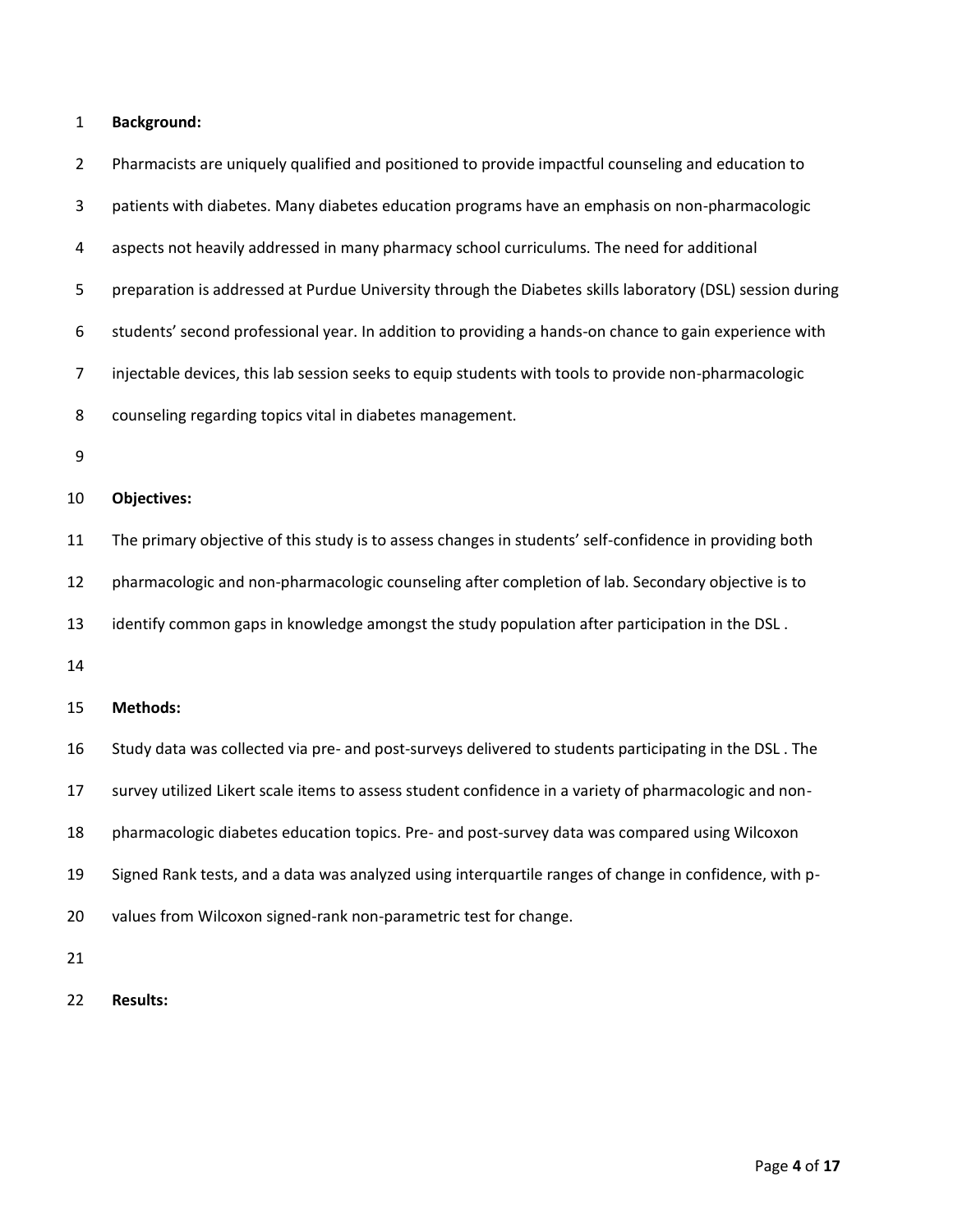| $\mathbf{1}$   | 121 second-year pharmacy students responded to both the pre- and post-surveys. Each area assessed             |
|----------------|---------------------------------------------------------------------------------------------------------------|
| $2^{\circ}$    | showed a statistically significant increase in confidence after participation in the DSL. Additionally, there |
| 3              | was a 100% pass rate on performance-based assessments (PBAs) addressing elements from the DSL.                |
| 4              |                                                                                                               |
| 5              | <b>Conclusions:</b>                                                                                           |
| 6              | Data showed that despite changes to the DSL structure to accommodate COVID-19 restrictions, a                 |
| $\overline{7}$ | significant increase in confidence was seen in every area assessed in the study. Ensuring adequate            |
| 8              | competence and confidence regarding disease state management is vital for preparing students to be            |
| 9              | effective members of the healthcare team as the pharmacist's role continues to advance.                       |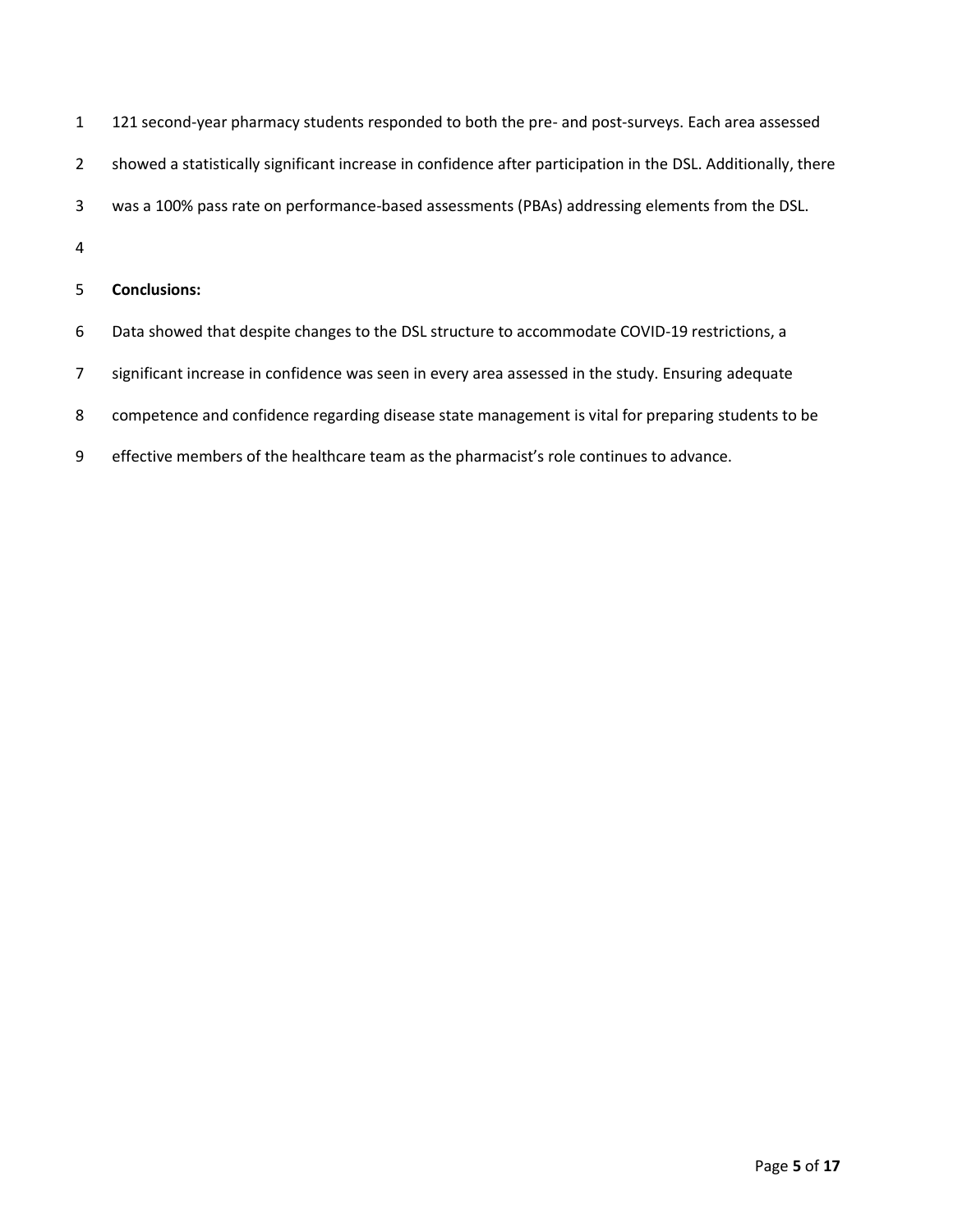#### **Background**

 The U.S. Centers for Disease Control and Prevention (CDC) states that 6-in-10 adults in the U.S. have a 3 chronic disease, while 4-in-10 adults have two or more chronic disease.<sup>1</sup> Despite these alarming rates of disease, in one 2018 survey almost 90% of U.S. primary care physicians who responded indicated that 5 they spend less than 25 minutes with each patient.<sup>2</sup> With the number of patients in need of chronic disease increasing, and the time available to spend with primary providers already shortened, where can patients be expected to receive disease management services? One might argue that the solution 8 already exists within 5 miles of home for 90% of the American population.<sup>3</sup> Community pharmacies are the most accessible healthcare setting for a majority of Americans and many of those pharmacies are staffed by pharmacists with clinical training, knowledge of disease management, and a desire to provide care to the communities they serve. Community pharmacies nationwide provide clinical services such as Medication Therapy Management (MTM) and immunizations and there is mounting evidence to support use of community pharmacists in chronic 15 disease management.<sup>3</sup> The expansion of pharmacist-driven clinical services meets the growing needs of 16 patients while also advocating for the profession in the fight for fair reimbursement practices.<sup>4</sup> One such area of chronic disease for pharmacists to make an impact is in diabetes education and management. 19 As of 2018, over 34 million people in the United States were diagnosed with diabetes.<sup>5</sup> Pharmacists have the ability to assess patients with diabetes for medication treatment appropriateness and recommend 21 changes based on patient and provider health goals.<sup>6</sup> As the diabetes medication treatment landscape 22 evolves, the pharmacist must be knowledgeable about current medication treatment options.

Additionally, pharmacists must remain up-to-date on new medication devices (e.g. insulin pens, insulin

pumps, and injectable glucagon-like peptide 1 (GLP-1) receptor agonists) and diabetes point-of-care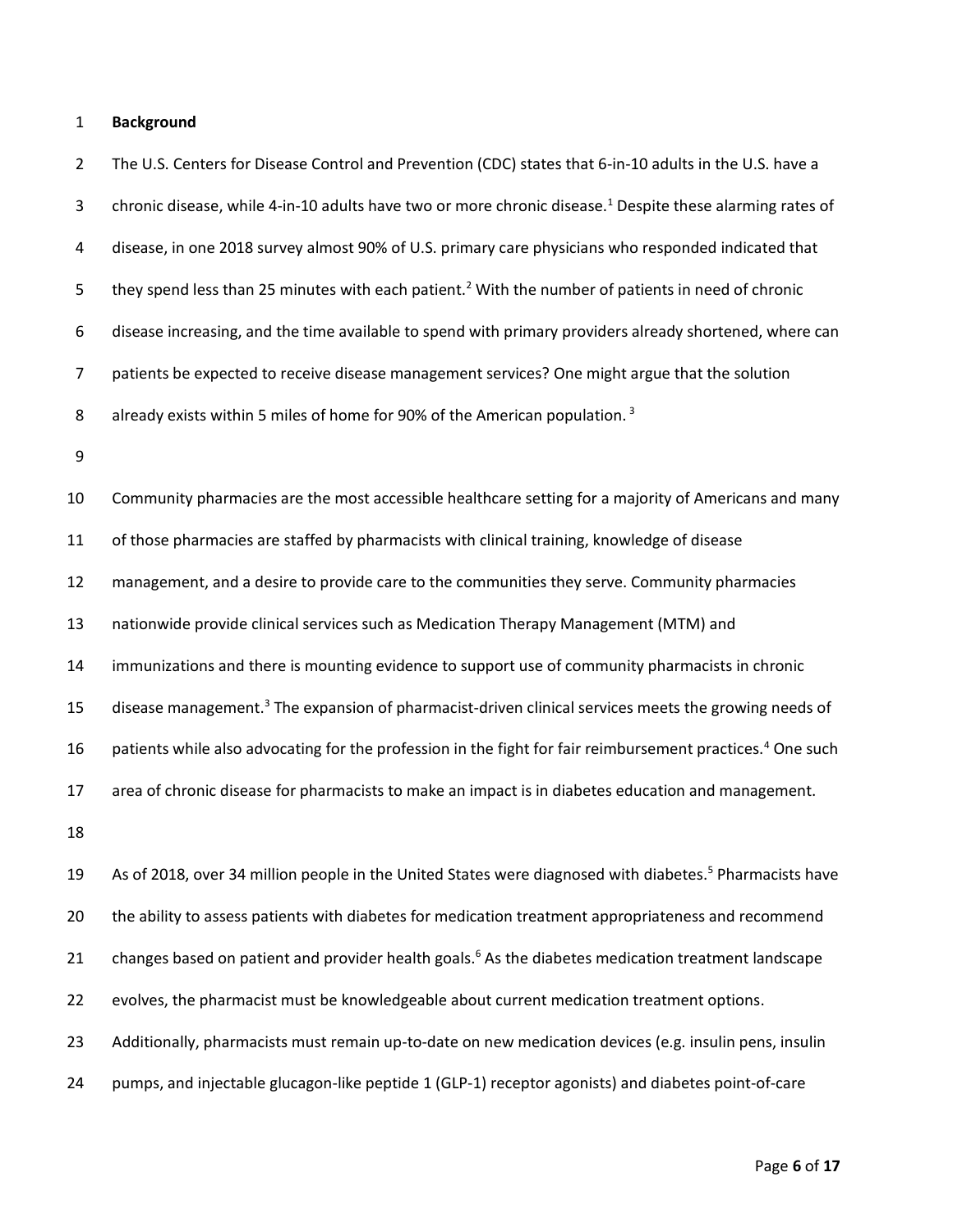testing devices (e.g. glucometers, continuous glucose monitoring (CGM) devices). Both medication and point-of-care devices have product-specific counseling points for preparation and use that pharmacists 27 should be comfortable communicating to patients.<sup>7</sup>

 While pharmacologic management of diabetes is an important factor in the management of disease, in order for pharmacists to provide optimal care for their patients with diabetes they must be prepared to provide pharmacologic and non-pharmacologic diabetes education and counseling. The American Diabetes Association guidelines for diabetes care recognize "comprehensive lifestyle management" as a 33 component of first-line therapy.<sup>8</sup> As such, student pharmacists should be comfortable discussing non-pharmacologic management of diabetes with patients they interact with.

 The Purdue University College of Pharmacy provides students hands-on application of pharmacologic and nonpharmacologic diabetes management in the Diabetes Point of Care skills laboratory (DSL) delivered during the second-year of the PharmD curriculum. Students are introduced to medication and point-of-care devices (e.g. injectable medications, insulin pumps, glucometers), educated on non- pharmacologic management of diabetes (e.g. diet, exercise), and evaluated on their ability to appropriately counsel patients on diabetes medications and devices. Based on social-cognitive theory, increasing student confidence in their knowledge and skills may correlate with increased use of them in 43 the future.<sup>5,6,7</sup> This study aims to assess student self-confidence and self-perceived readiness to provide diabetes education and counseling both before and after participation in the DSLDSL session. This information will be used to assess the effectiveness of the current DSLDSL structure as well as provide insight into best education practices.

**Objectives**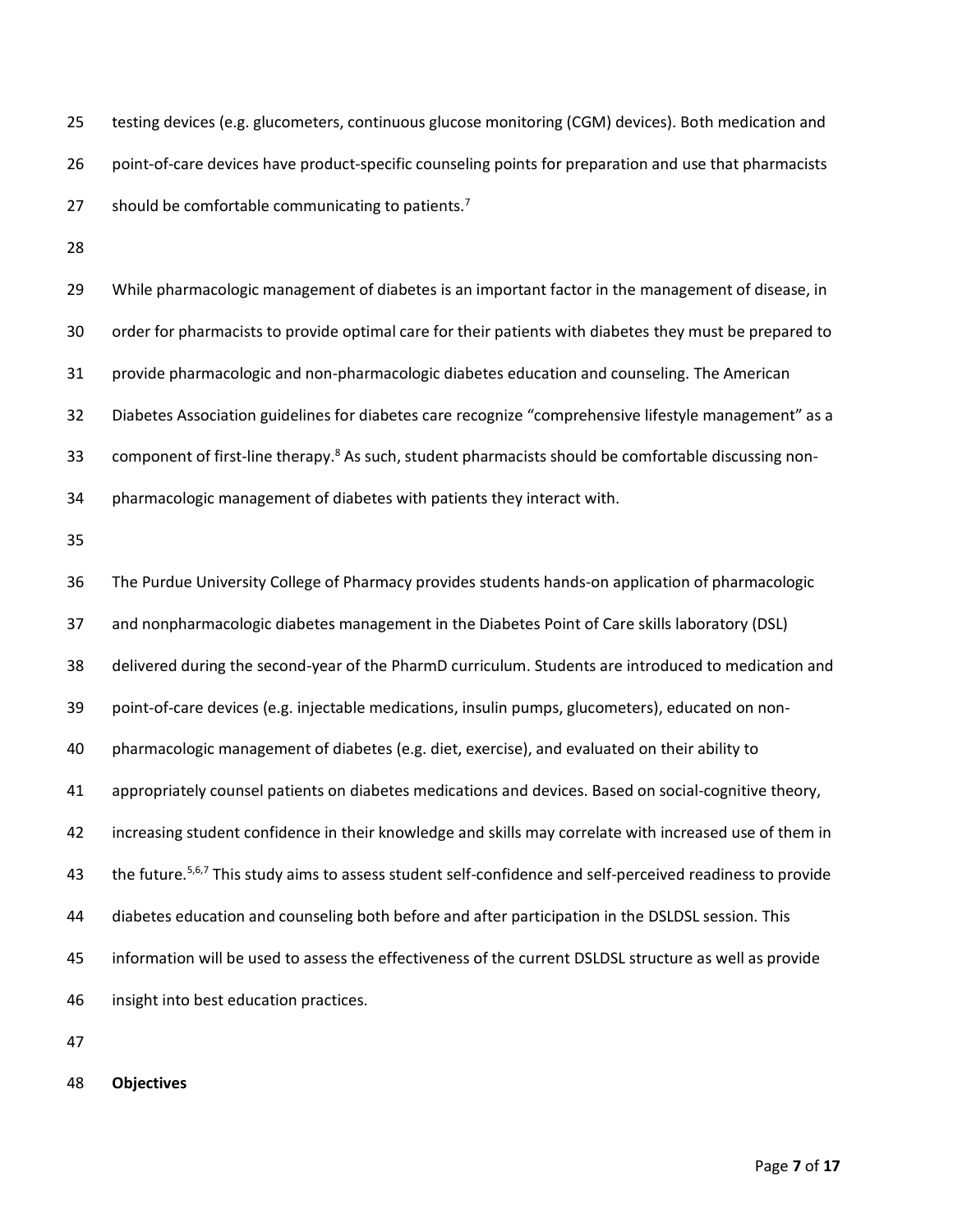| 49 | The primary study objective is to assess student confidence in their ability to provide diabetes education   |
|----|--------------------------------------------------------------------------------------------------------------|
| 50 | before and after participation in the DSL. The secondary study objectives are to identify DSLareas of        |
| 51 | diabetes management covered in the DSL which illicit lower relative increases in confidence, as well as      |
| 52 | identifying which activities students thought to be most helpful to their learning.                          |
| 53 |                                                                                                              |
| 54 | <b>Methods</b>                                                                                               |
| 55 | <b>Theoretical Framework</b>                                                                                 |
| 56 | This study is guided by the application of social-cognitive theory (SCT). SCT contends that a person's self- |
| 57 | efficacy and behaviors are influenced by environmental factors personal/cognitive factors and                |
| 58 | behavioral factors In theory the DSL should act as an environmental factor to provide observational          |
| 59 | learning opportunities and chances for reinforcement of ideas. These environmental factors would then        |
| 60 | feed into the individual students' personal/cognitive factors including knowledge and expectations of        |
| 61 | how counseling a patient may proceed. These personal/cognitive factors in turn feed into behavioral          |
| 62 | factors such as self-confidence in the ability to provide education and counseling. The end result would     |
| 63 | then, in theory, be an increased likelihood to participate in behaviors that draw upon the knowledge set     |
| 64 | forth during the lab session.                                                                                |
| 65 |                                                                                                              |
| 66 | <b>Study Population</b>                                                                                      |
| 67 | The study population consisted of second year professional students within Purdue University College of      |
| 68 | Pharmacy who participated in the DSL.                                                                        |
| 69 |                                                                                                              |
| 70 | <b>Study Design</b>                                                                                          |
| 71 | This study took place during Purdue's Pharmacy Professional Program Laboratory series. This lab series       |
| 72 | focuses on building students' confidence and abilities to apply pharmacy skills such as counseling,          |
|    |                                                                                                              |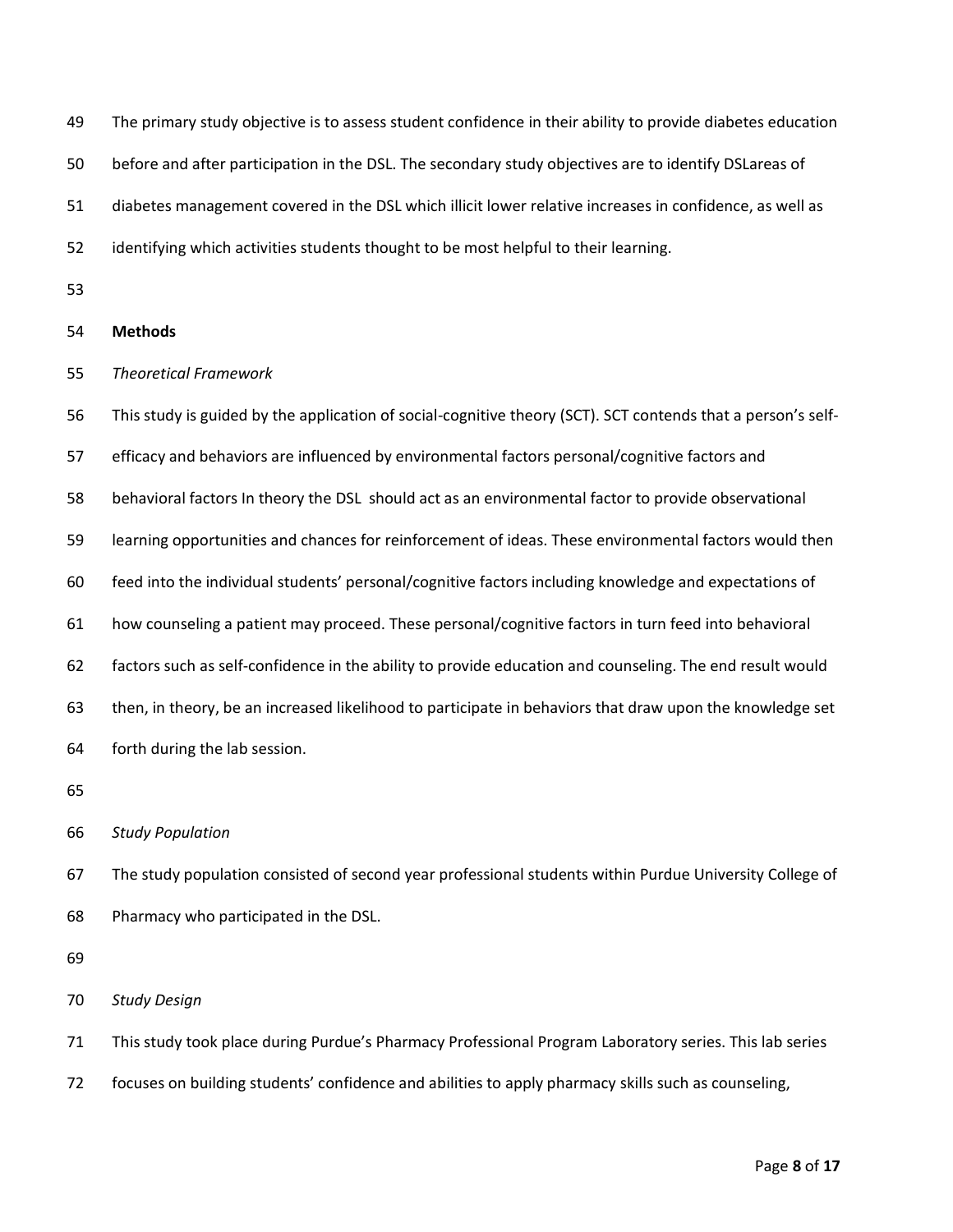compounding, and more. Students partake in this lab series each semester of their didactic PharmD education. This study, specifically, was based around participation in the Diabetes Skill Lab during the second year of the PharmD curriculum. Students were assigned a pre-survey preceding review of any lab materials. Students then viewed posted pre-lab materials and recorded slideshows before participating in the in-person portion of the lab. After completion of the in-person lab students were assigned a post- survey which asked many of the same questions asked during the pre-survey, as well as asked students to evaluate which activities in the lab were most helpful in their learning. Data was analyzed retrospectively.

 This lab plays an important role in Purdue's PharmD curriculum by reinforcing the balance of pharmacologic and non-pharmacologic utilized to provide patients with optimal diabetes care. The conveyance of these ideas, however, faced a challenge as the DSL session underwent many changes for the Fall, 2020 semester due to restrictions and precautions put in place in light of the COVID-19 pandemic. The first major hurdle to cross in planning for the Fall, 2020 DSL was social distancing. Instead of accommodating 35-plus students and facilitators during a single session, the lab space was restricted to no more than 16 students and two facilitators in the largest room at any given time. In order to maintain that each student would still have the opportunity for in-person lab time, the amount of in- person time had to be cut to 80 minutes. The reduction of in-person instructional time then led to a decision to adopt a hybrid model for the DSL, and discussions regarding which material traditionally covered in the lab may be best suited to shift to virtual content, and which material was vital to be continued in-person. While non-pharmacologic changes are vital in the management of diabetes, topics such as meal planning and exercise goals were deemed the most effective options to be shifted to a recorded, pre-lab format. The in-person lab time was comprised of four breakouts sessions that consisted of (1) a medication and device showcase, (2) a discussion of insulin pump settings and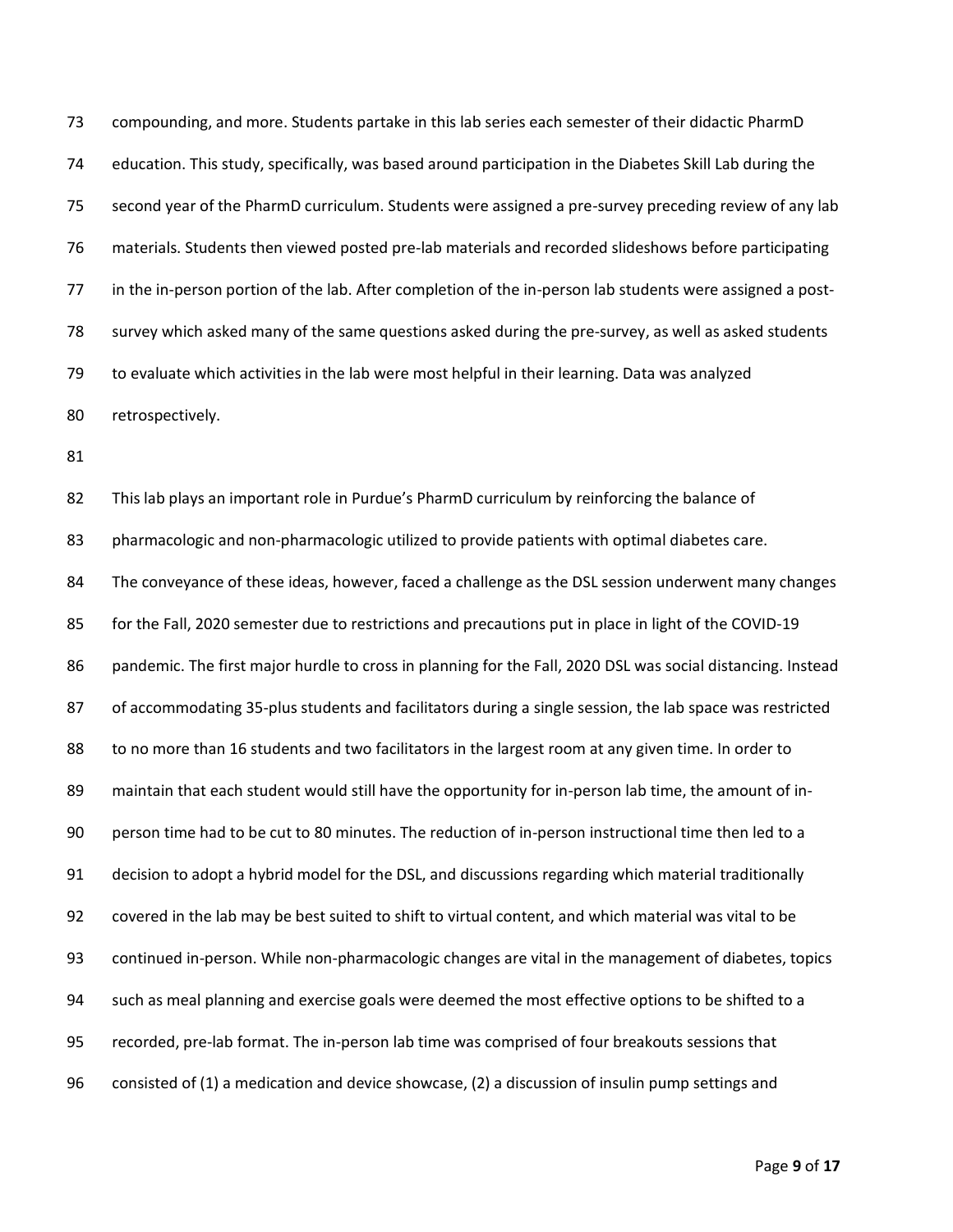components, (3) an insulin self-injection simulation, and (4) a practice performance-based assessment

(PBA) during which students were to practice counseling a facilitator on the use of an insulin pen,

glucometer, or a GLP-1 receptor agonist medication device.

 The pre-survey collected baseline demographic information. Both the pre- and post-survey presented participants with a number of statements related to pharmacologic and non-pharmacologic diabetes counseling and education commonly provided by pharmacists. Participants were asked to respond to those statements with the level of confidence in their current ability to accomplish each statement. Students were contacted approximately two weeks prior to participating in lab to allow ample time to complete the pre-survey. Similarly, students were allowed two weeks to complete the post-survey after participating in the DSL. Pre-lab results were then compared to post-lab data in order to assess changes in confidence after completing the skill laboratory session. Additionally, at the end of the post-survey students were asked to respond to Likert-scale items regarding how different activities from the skill laboratory session aided in their understanding of the material covered.

*Data Analysis*

 Demographic data and primary and secondary outcomes were measured and reported as descriptive statistics garnered via multiple-choice and Likert-scale items. Wilcoxon Signed Rank tests for paired data were employed in order to assess changes in participant responses to Likert scale items at different points in time. A 5% significance level was used for all tests. Biostatisticians from Indiana University assisted with data analysis.

**Results**

*Demographics*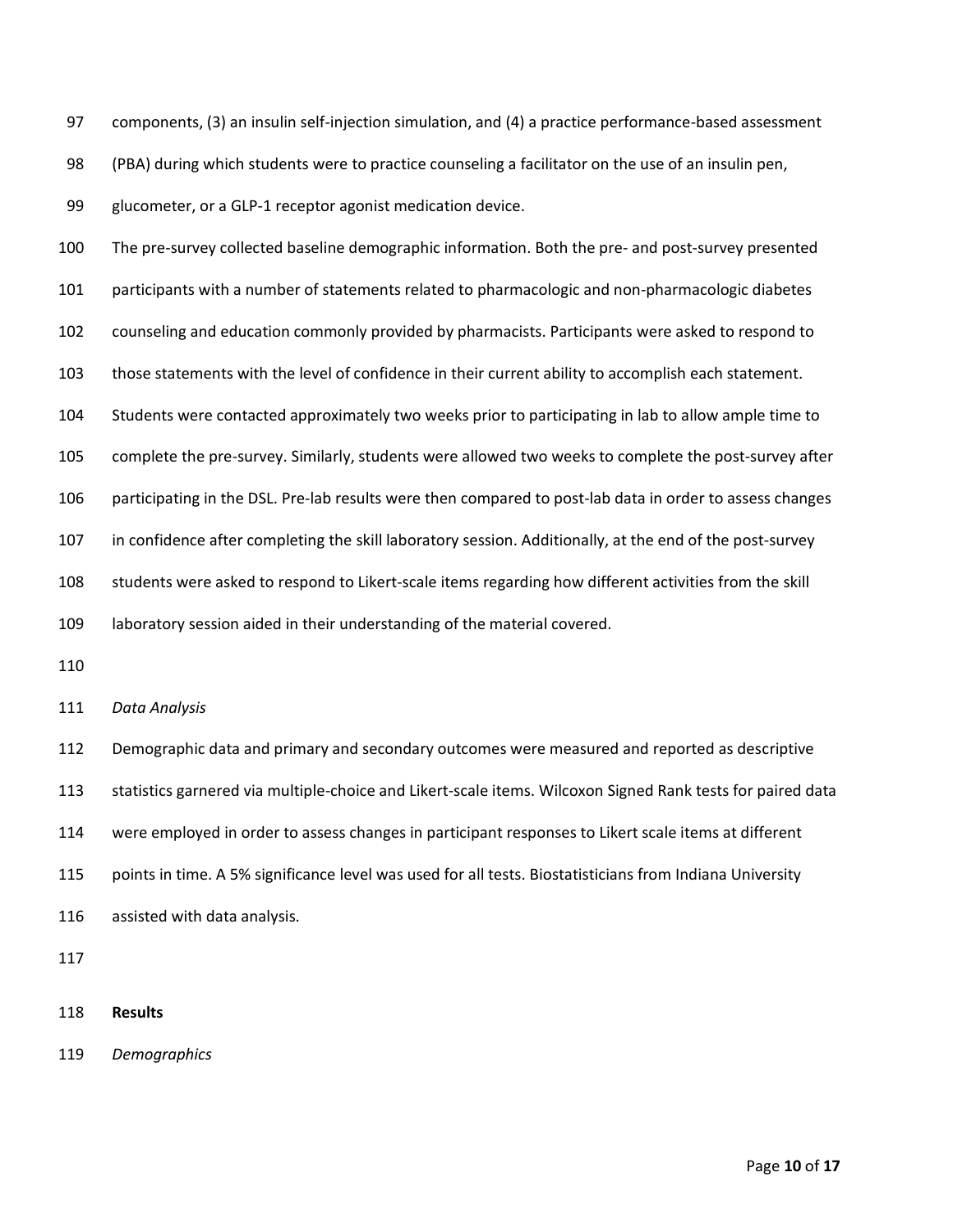| 120 | A total of 121 participants responded to both the pre- and post-survey. The majority of participants          |
|-----|---------------------------------------------------------------------------------------------------------------|
| 121 | reported having community pharmacy experience, and nearly half of participants reported themselves            |
| 122 | or a close family member having been diagnosed with diabetes (Table 1).                                       |
| 123 |                                                                                                               |
| 124 | Likert-Scale Confidence Results                                                                               |
| 125 | A statistically significant increase in confidence was shown for each domain assessed in the surveys          |
| 126 | (Table 2). The greatest change in confidence was seen regarding Glucagon-like \Peptide-1 Receptor             |
| 127 | agonists (GLP-1RA), basic insulin pump settings, and insulin administration using vial and syringe. The       |
| 128 | smallest increase in confidence was seen regarding dietary recommendations and exercise goals,                |
| 129 | although those increases were still statistically significant. This data is also shown graphically as medians |
| 130 | of change (interquartile ranges) in Table 2.                                                                  |
| 131 |                                                                                                               |
| 132 | Likert-Scale Activity/Understanding Results                                                                   |
| 133 | Students indicated that in-lab insulin injection simulations were the most helpful in aiding                  |
| 134 | understanding of material, while pre-lab recorded presentations were least helpful. Full results can be       |
| 135 | seen in Table 2.                                                                                              |
| 136 |                                                                                                               |
| 137 | <b>Discussion</b>                                                                                             |
| 138 | The purpose of this study was to assess student confidence in the topics covered during the DSL The           |
| 139 | topics and ideas built upon during the DSL are vital to ensuring that student pharmacists are competent       |
| 140 | and confidence enough to provide diabetes education and counseling to patients when they enter the            |
| 141 | practice setting- be it through experiential education or the workforce. By assessing student confidence      |
| 142 | regarding this knowledge set we are able to critically assess lab structure and the degree to which           |
|     |                                                                                                               |

students feel comfortable in these areas. Other studies have evaluated lab activities and their impact on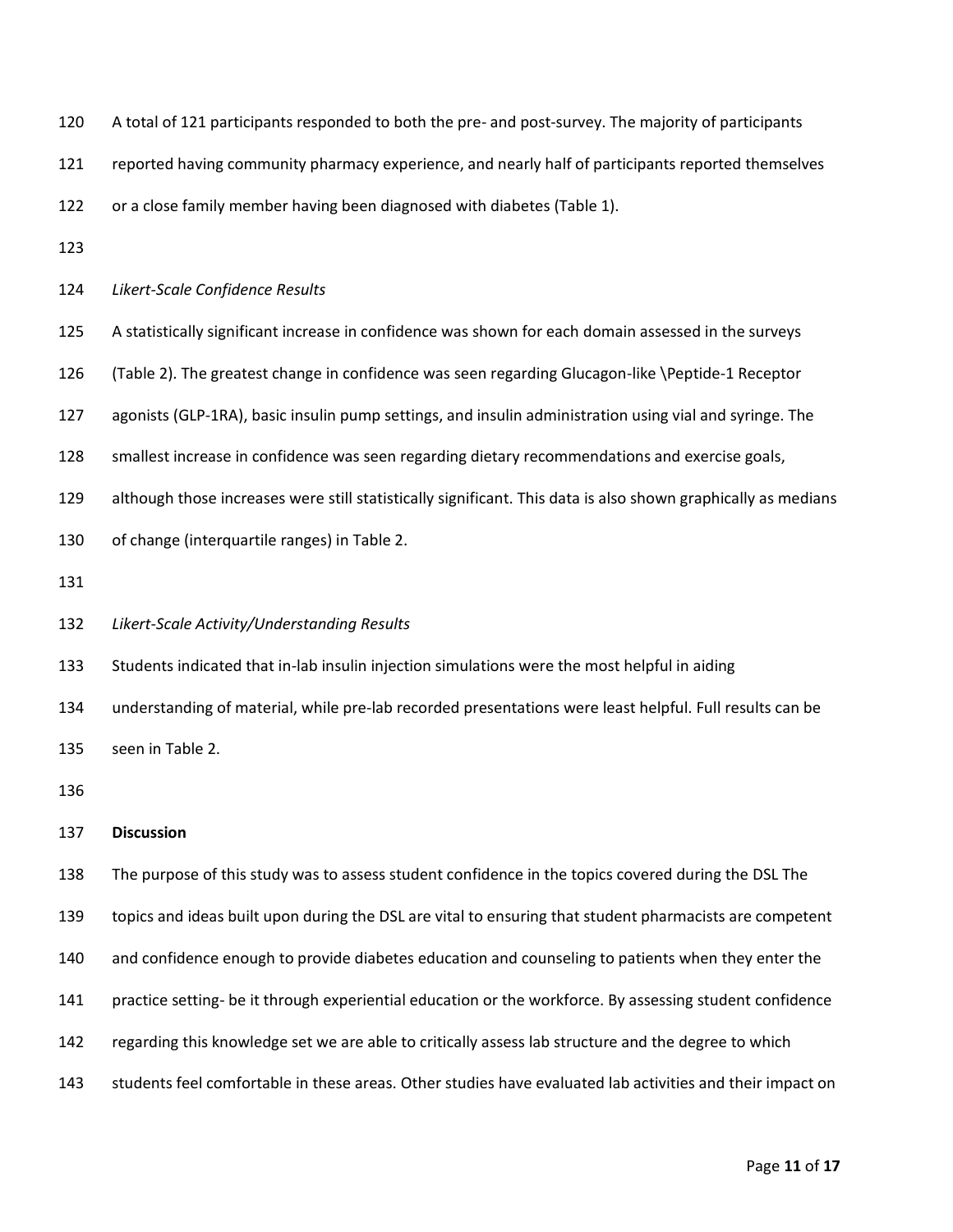144 student confidence<sup>12</sup> or applied SCT when assessing the effect of team-based learning on student 145 confidence.<sup>13</sup> These previous studies, however, did not take place in learning situations that employed a hybrid of in-person and recorded lab materials or evaluate the topic of diabetes management. It was encouraging to observe an increase in confidence amongst the study population for each area assessed in the study. As was the theme for most of the year 2020, many changes were required to 149 allow the DSL to proceed. Despite some of the diabetes management topics being shifted to pre-lab recordings as opposed to in-person, statistical significance was seen in each area. This finding justified difficult planning decisions that were made related to which topics could have their traditional place altered amidst the COVID restrictions. . DSLDSL While each of the areas assessed in the study showed a significant increase in confidence, each area did not see the same degree of increase. The largest increase was seen regarding topics covered during the in-person session, while the smallest increase was seen regarding topics only covered during pre-lab recordings. The degree of increase would be more effectively compared between topic if each had been presented in the same manner, but this was not able to be accomplished during this lab session due to COVID restrictions that were in place. In addition to the increased confidence observed from topics covered in-person, these were the

 activities that students deemed the most impactful for their learning experience. The self-injection and practice counseling experience were each given a dedicated breakout session and students were able to experience these in small groups with only another student and a facilitator in the room with them. These smaller group exercises with more direct interaction from facilitators carried much more impact in the eyes of the students than pre-recorded lectures or other activities. Previous studies have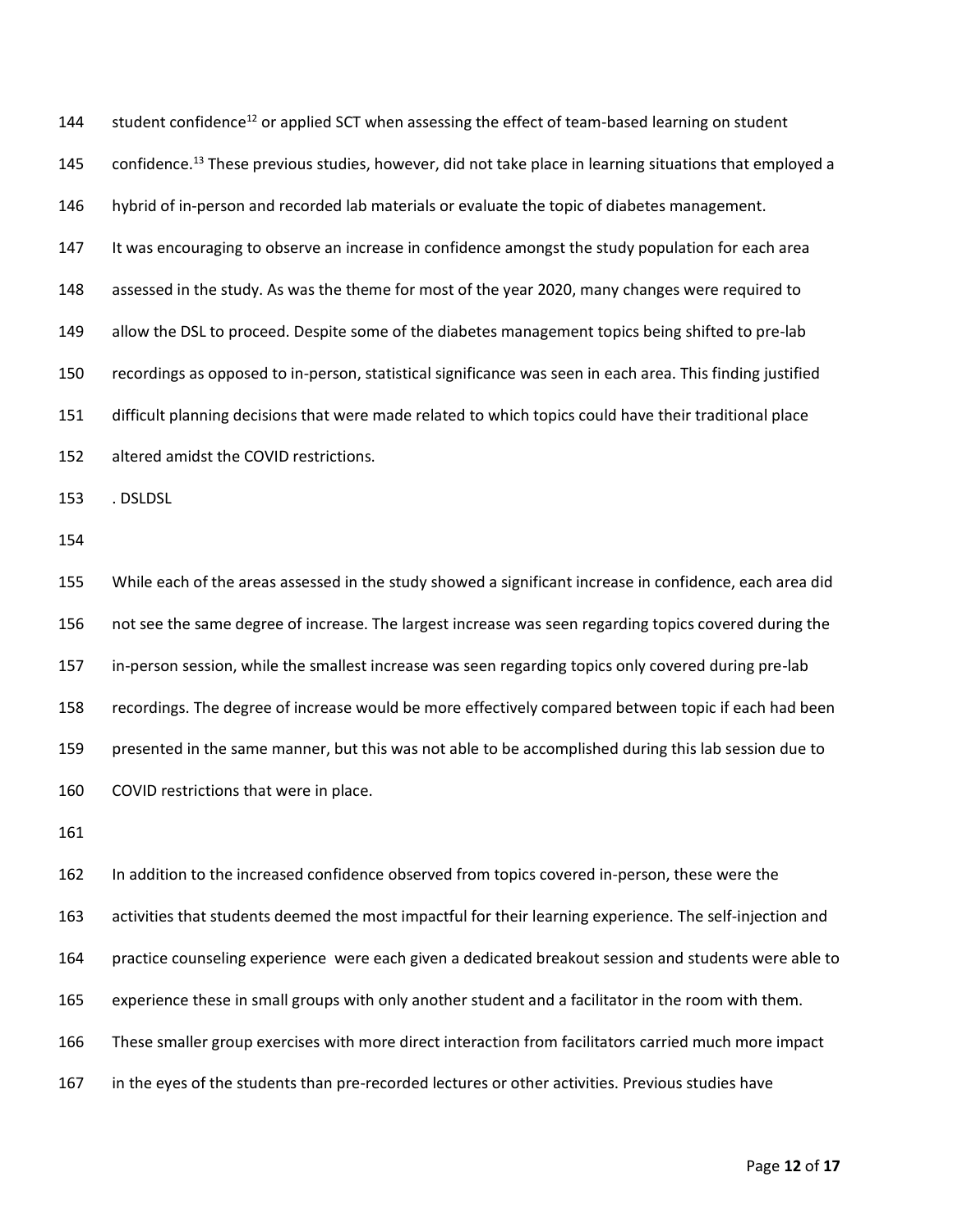suggested that pharmacy students perform better and are more satisfied with their learning experience 169 when participating in small-group learning.<sup>14</sup> In the case of the DSL these shifts to smaller-group sessions were put in place out of necessity to meet COVID protocols, but further use of this facilitation style

171 could continue to be considered to aid in student learning in future iterations of the lab.

## **Conclusion**

This study demonstrated that presenting students with pharmacologic and non-pharmacologic aspects

of diabetes management in the skill laboratory setting resulted in significant increases in confidence

regarding the material. By applying Social Cognitive Theory, it can be theorized that the increased

confidence may correlate with an increased likelihood that students will partake in activities that draw

upon the material covered in the lab session. Further, while all areas covered in the lab's various

methods saw a significant increase in student confidence, a smaller increase was seen for material

covered via pre-lab recordings. Because the role of the pharmacist in disease state management is likely

to continue to grow it is important to instill confidence in students regarding topics such as diabetes

hinge upon a mixture of pharmacologic and non-pharmacologic management.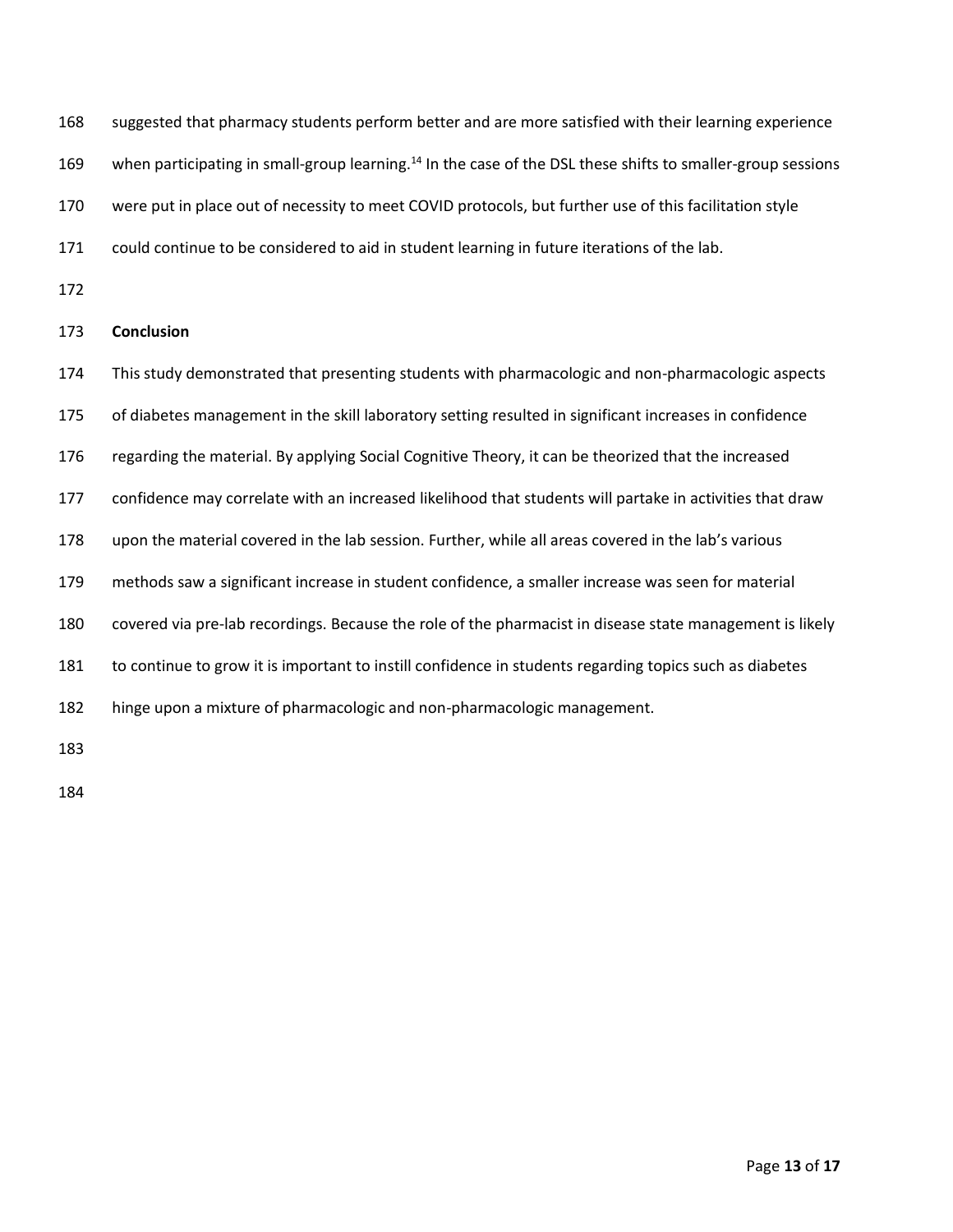| 185 | <b>References</b> |                                                                                                   |
|-----|-------------------|---------------------------------------------------------------------------------------------------|
| 186 |                   | 1. Chronic Diseases in America. Centers for Disease Control and Prevention.                       |
| 187 |                   | https://www.cdc.gov/chronicdisease/resources/infographic/chronic-diseases.htm. Published          |
| 188 |                   | January 12, 2021.                                                                                 |
| 189 | 2.                | Michas F. Time physicians spent with patient U.S. 2018. Statista.                                 |
| 190 |                   | https://www.statista.com/statistics/250219/us-physicians-opinion-about-their-compensation/.       |
| 191 |                   | Published August 9, 2019.                                                                         |
| 192 |                   | 3. By the numbers: How community pharmacists measure up. National Association of Chain Drug       |
| 193 |                   | Stores. http://www.nacds.org/pdfs/RxImpact March 2015.pdf. Published March 1, 2015                |
| 194 | 4.                | Mercadante AR, Yokota M, Hwang A, Hata M, Law AV. Choosing Evolution over Extinction:             |
| 195 |                   | Integrating Direct Patient Care Services and Value-Based Payment Models into the Community-       |
| 196 |                   | Based Pharmacy Setting. Pharmacy. 2020; 8(3):128. https://doi.org/10.3390/pharmacy8030128         |
| 197 | 5.                | National Diabetes Statistics Report, 2020. Centers for Disease Control and Prevention.            |
| 198 |                   | https://www.cdc.gov/diabetes/library/features/diabetes-stat-report.html#:~:text=New in 2020,      |
| 199 |                   | the report,1 in 3-have prediabetes. Published February 11, 2020. Accessed August 28, 2020.        |
| 200 | 6.                | The Pharmacists' Patient Care Process. JCPP. https://jcpp.net/patient-care-process/. Published    |
| 201 |                   | October 26, 2018.                                                                                 |
| 202 | 7.                | Standards of Medical Care in Diabetes-2021 Diabetes Care Jan 2021, 44 (Supplement 1) S1-          |
| 203 |                   | S2; DOI: 10.2337/dc21-Sint                                                                        |
| 204 |                   | 8. https://care.diabetesjournals.org/content/44/Supplement_1/S111                                 |
| 205 |                   | 9. BC-ADM. Association of Diabetes Care & Education Specialists.                                  |
| 206 |                   | https://www.diabeteseducator.org/education/certification/bc_adm.                                  |
| 207 |                   | 10. National DPP Customer Service Center. Centers for Disease Control and Prevention.             |
| 208 |                   | https://nationaldppcsc.cdc.gov/s/article/Summary-of-National-DPP-Pharmacy-Resources.              |
| 209 |                   | 11. Social Cognitive Learning Theory. Emergency Communication Preparedness Implementation Kit.    |
| 210 |                   | https://sbccimplementationkits.org/sbcc-in-emergencies/social-cognitive-learning-theory/.         |
| 211 |                   | Accessed August 25, 2020.                                                                         |
| 212 |                   | 12. Donohoe KL, Raghavan A, Tran TT, Alotaibi FM, Powers KE, Frankart LM. A Laboratory Session to |
| 213 |                   | Prepare Pharmacy Students to Manage the Opioid Crisis Situation. Am J Pharm Educ.                 |
| 214 |                   | 2019;83(7):6988. doi:10.5688/ajpe6988                                                             |
| 215 |                   | 13. Frame TR, Gryka R, Kiersma ME, Todt AL, Cailor SM, Chen AM. Student Perceptions of and        |
| 216 |                   | Confidence in Self-Care Course Concepts Using Team-based Learning. Am J Pharm Educ.               |
| 217 |                   | 2016;80(3):46. doi:10.5688/ajpe80346                                                              |
| 218 |                   | 14. Ferreri SP, O'Connor SK. Redesign of a large lecture course into a small-group learning       |
| 219 |                   | course. Am J Pharm Educ. 2013;77(1):13. doi:10.5688/ajpe77113                                     |
|     |                   |                                                                                                   |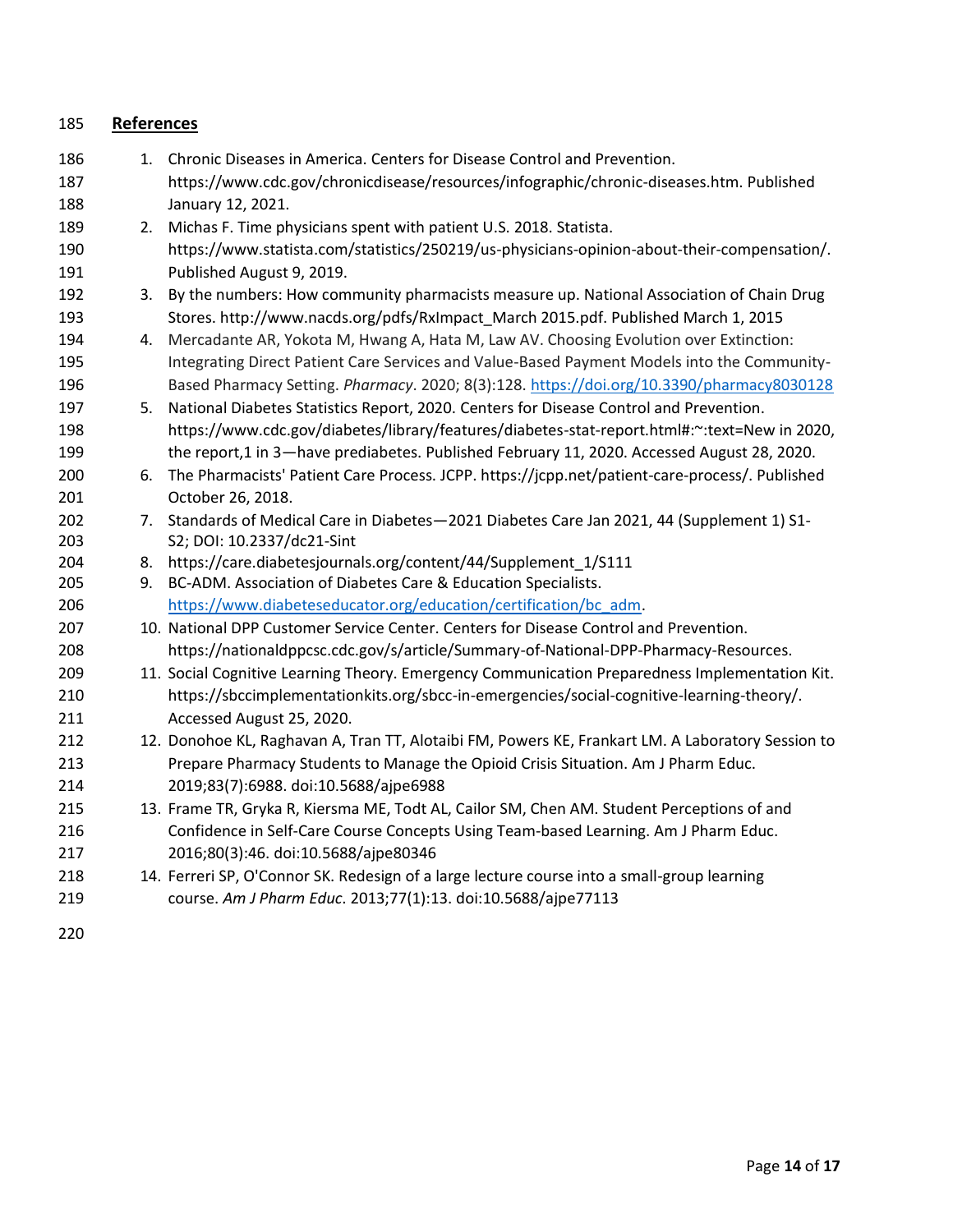# 221 Table 1: Respondent Demographics (n=122)

| Demographic                                    | # yes $(\%)$ |
|------------------------------------------------|--------------|
| Gender                                         |              |
| --Female                                       | 79 (65.3%)   |
| --Male                                         | 41 (33.9%)   |
| --Prefer not to answer                         | 1(0.08%)     |
| Do you have community pharmacy                 | 98 (81.0%)   |
| experience?                                    |              |
| Do you have other pharmacy experience?         | 36 (29.8%)   |
| Have you or a close family member been         | 55 (45.5%)   |
| diagnosed with diabetes?                       |              |
| Have you participated in any elective diabetes | 4(3.3%)      |
| management activities?                         |              |

222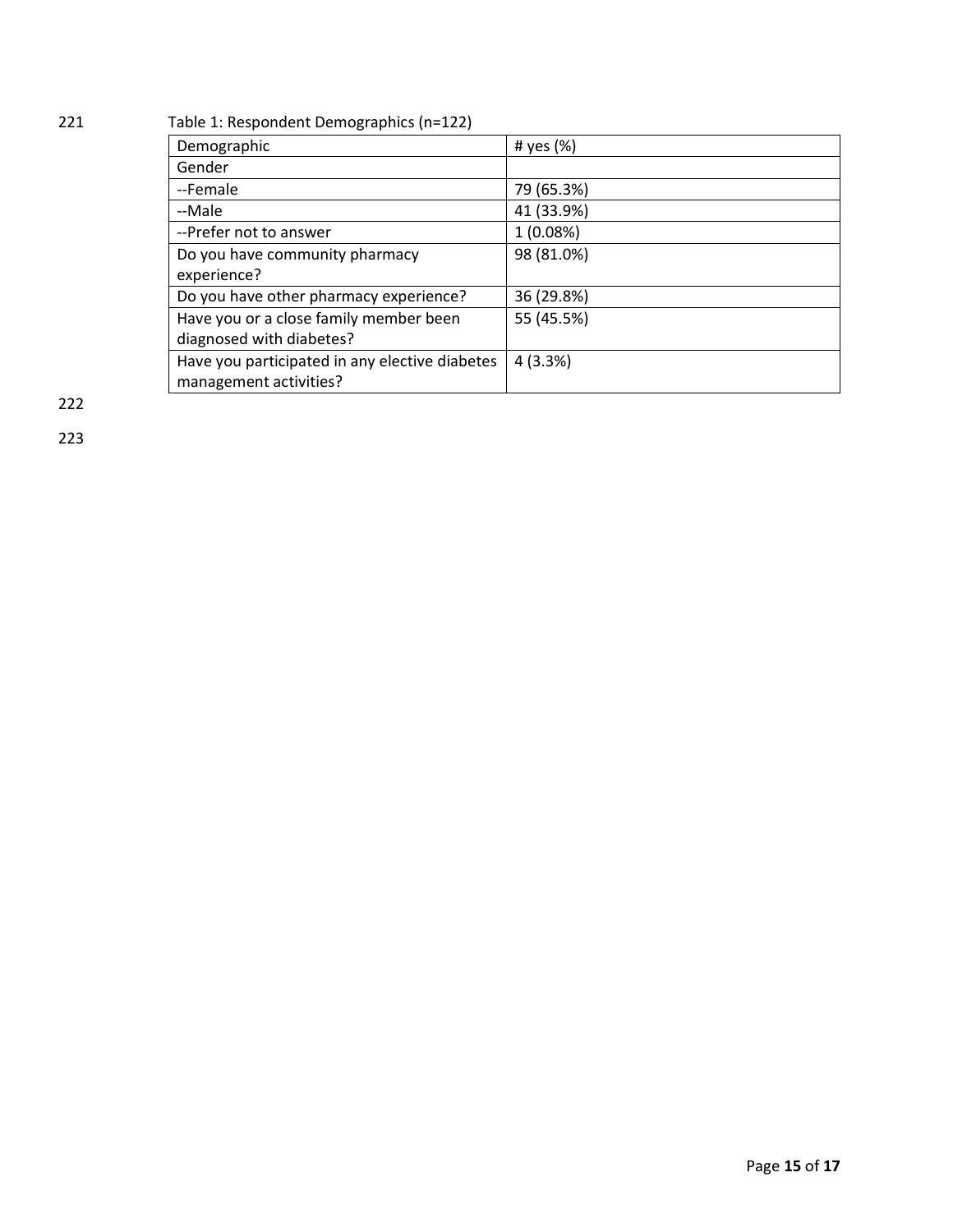224 Table 2: Survey Results – Changes in Confidence and Impact of Activities on Learning

| I feel confident in my ability to counsel a patient regarding: |                               |                        |                            |
|----------------------------------------------------------------|-------------------------------|------------------------|----------------------------|
| Prompt:                                                        | Change as Medians             |                        | p-value (from Wilcoxan     |
|                                                                | (interquartile ranges) of     |                        | signed-rank non-parametric |
|                                                                | change in Likert scale (range |                        | test for change)           |
|                                                                | $1-5)$                        |                        |                            |
| <b>GLP-1 Receptor Agonist</b>                                  | 2(1,3)                        |                        | < 0.0001                   |
| Administration                                                 |                               |                        |                            |
| <b>Basic Insulin Pump Settings</b>                             | 2(1,3)                        |                        | < 0.0001                   |
| Insulin administration using                                   | 2(1,3)                        |                        | < 0.0001                   |
| vial and syringe                                               |                               |                        |                            |
|                                                                |                               |                        |                            |
| Troubleshooting glucometer                                     | 1(1,2)                        |                        | < 0.0001                   |
| <b>issues</b>                                                  |                               |                        |                            |
|                                                                |                               |                        |                            |
| Proper glucometer technique                                    | 0(0,1)                        |                        | < 0.0001                   |
| Insulin administration using                                   | 2(1,2)                        |                        | < 0.0001                   |
| an insulin pen                                                 |                               |                        |                            |
|                                                                |                               |                        |                            |
| When to recommend pharm.                                       | 1(0,2)                        |                        | < 0.0001                   |
| Vs non-pharm interventions                                     |                               |                        |                            |
| Carbohydrate counting                                          | 1(0,2)                        |                        | < 0.0001                   |
| Effects of exercise on blood                                   | 0(0,1)                        |                        | < 0.0001                   |
| glucose                                                        |                               |                        |                            |
|                                                                |                               |                        |                            |
| Exercise goals in diabetes                                     | 1(0,2)                        |                        | < 0.0001                   |
|                                                                |                               |                        |                            |
| Dietary recommendations                                        | 1(0,1)                        |                        | < 0.0001                   |
|                                                                |                               |                        |                            |
| Activity aided in my understanding of lab material.            |                               |                        |                            |
| <b>Activity and Response</b>                                   |                               | Frequency (percentage) |                            |
| Pre-lab device demonstration                                   |                               |                        |                            |
| Strongly agree                                                 |                               | 73 (60.3)              |                            |
| Somewhat agree                                                 |                               | 42 (34.7)              |                            |
| Neither agree nor disagree                                     |                               | 5(4.1)                 |                            |
| Somewhat disagree                                              |                               | 0(0)                   |                            |
| Strongly disagree                                              |                               | 1(0.8)                 |                            |
| Pre-lab recorded PowerPoint presentation                       |                               |                        |                            |
| Strongly agree                                                 |                               | 40 (33.1)              |                            |
| Somewhat agree                                                 |                               | 65 (53.7)              |                            |
| Neither agree nor disagree                                     |                               | 11(9.1)                |                            |
| Somewhat disagree                                              |                               | 4(3.3)                 |                            |
| Strongly disagree                                              |                               | 1(0.8)                 |                            |
| In-lab insulin injection simulation                            |                               |                        |                            |
| Strongly agree                                                 |                               | 89 (73.6)              |                            |